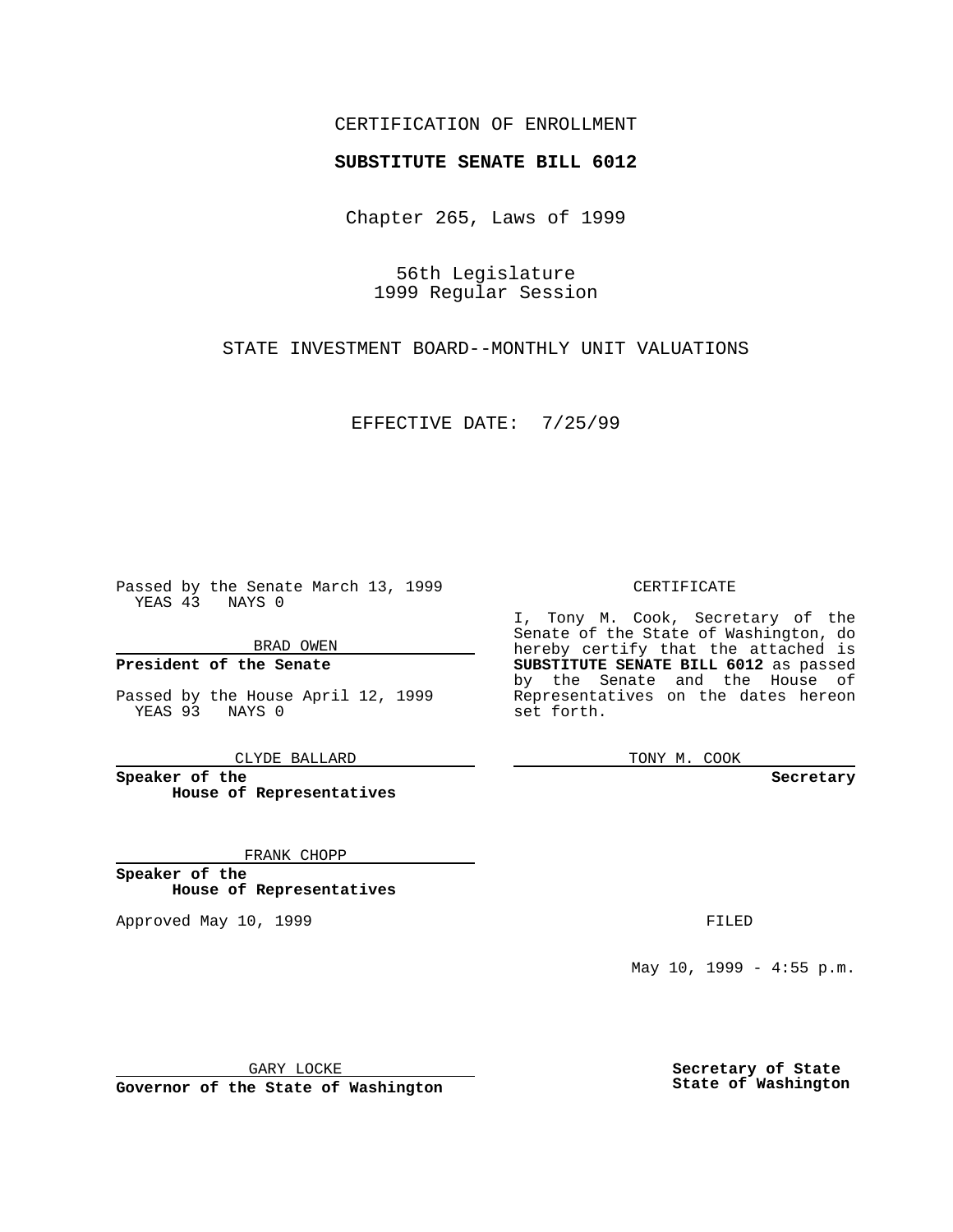## **SUBSTITUTE SENATE BILL 6012** \_\_\_\_\_\_\_\_\_\_\_\_\_\_\_\_\_\_\_\_\_\_\_\_\_\_\_\_\_\_\_\_\_\_\_\_\_\_\_\_\_\_\_\_\_\_\_

\_\_\_\_\_\_\_\_\_\_\_\_\_\_\_\_\_\_\_\_\_\_\_\_\_\_\_\_\_\_\_\_\_\_\_\_\_\_\_\_\_\_\_\_\_\_\_

Passed Legislature - 1999 Regular Session

#### **State of Washington 56th Legislature 1999 Regular Session**

**By** Senate Committee on Ways & Means (originally sponsored by Senators Long and Fraser)

Read first time 03/05/99.

1 AN ACT Relating to a monthly unit valuation for certain portfolios 2 and funds managed by the state investment board; and amending RCW 3 41.34.060 and 41.34.140.

4 BE IT ENACTED BY THE LEGISLATURE OF THE STATE OF WASHINGTON:

5 **Sec. 1.** RCW 41.34.060 and 1998 c 341 s 303 are each amended to 6 read as follows:

7 (1) Except as provided in subsection  $((+2)^{n})$  (3) of this section, the member's account shall be invested by the state investment board. In order to reduce transaction costs and address liquidity issues, based upon recommendations of the state investment board, the department may require members to provide up to ninety days' notice prior to moving funds from the state investment board portfolio to 13 self-directed investment options provided under subsection  $((+2)^i)$  (3) of this section.

 (a) For members of the retirement system as provided for in chapter 41.32 RCW of plan III, investment shall be in the same portfolio as that of the teachers' retirement system combined plan II and III fund under RCW 41.50.075(2).